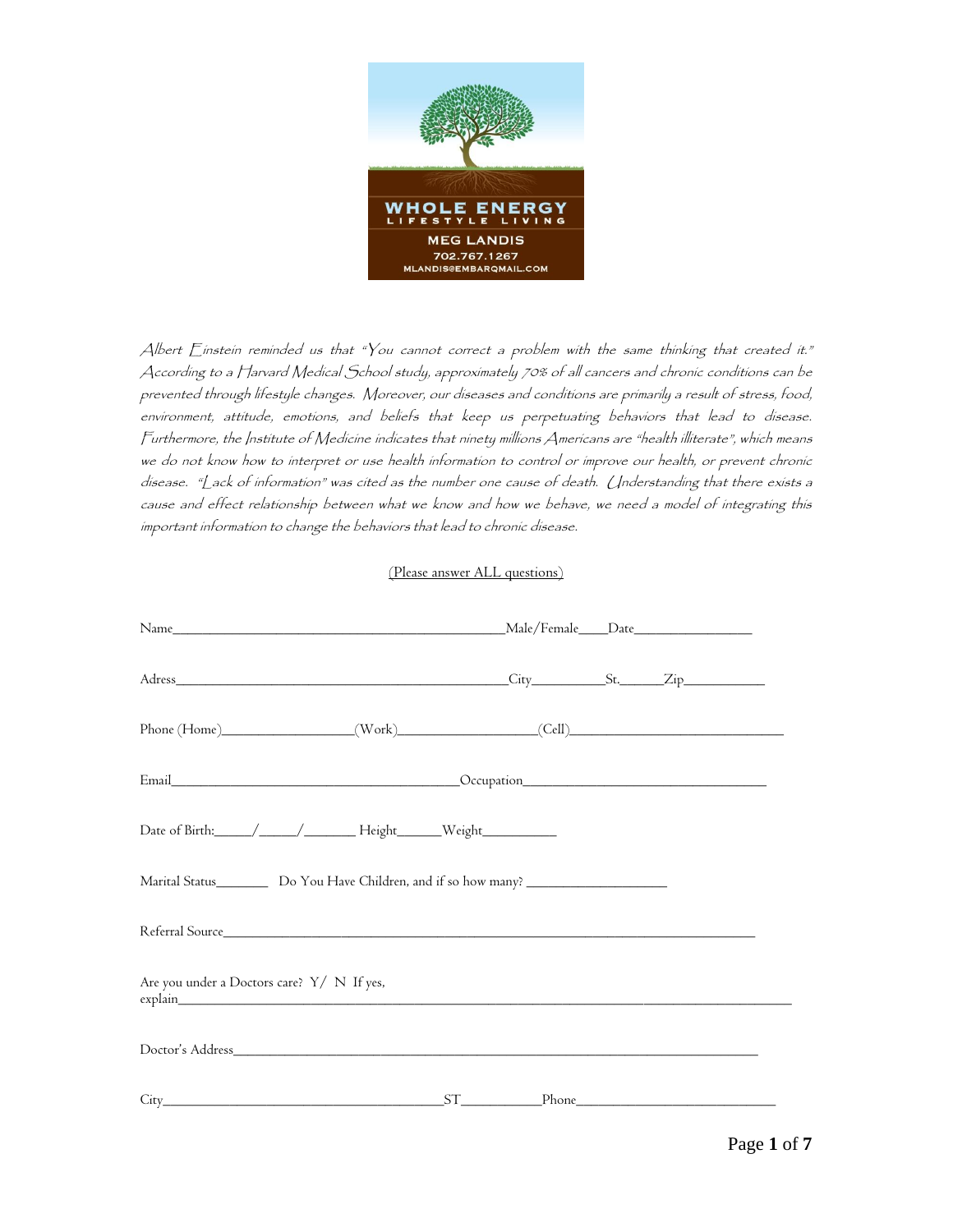What do you believe are the reasons for your present state of health?

Has your health improved or worsened over the past year?

Would you briefly describe your medical history and your family medical history mother, father, siblings)

<u> 1989 - Johann Stoff, deutscher Stoffen und der Stoffen und der Stoffen und der Stoffen und der Stoffen und der</u>

<u> 1989 - Johann Barbara, martxa amerikan bashkan bashkan bashkan bashkan bashkan bashkan bashkan bashkan bashk</u> <u> 1989 - Johann Stoff, deutscher Stoff, der Stoff, der Stoff, der Stoff, der Stoff, der Stoff, der Stoff, der S</u>

Do you feel as though stress has a significant impact on your health?

Are you happy with your current energy level?

What do you do to relax?

Have you lost or gained 10 or more pounds in the past year?

Do you generally fell well-rested?

How many hours of sleep do you usually get?

Would you like to improve the quality or quantity of your sleep? \_\_\_\_\_\_\_\_\_\_\_\_\_\_\_

Would you briefly describe your upbringing and family background?

If you have siblings, what is your birth order in the family? (oldest, youngest, etc.)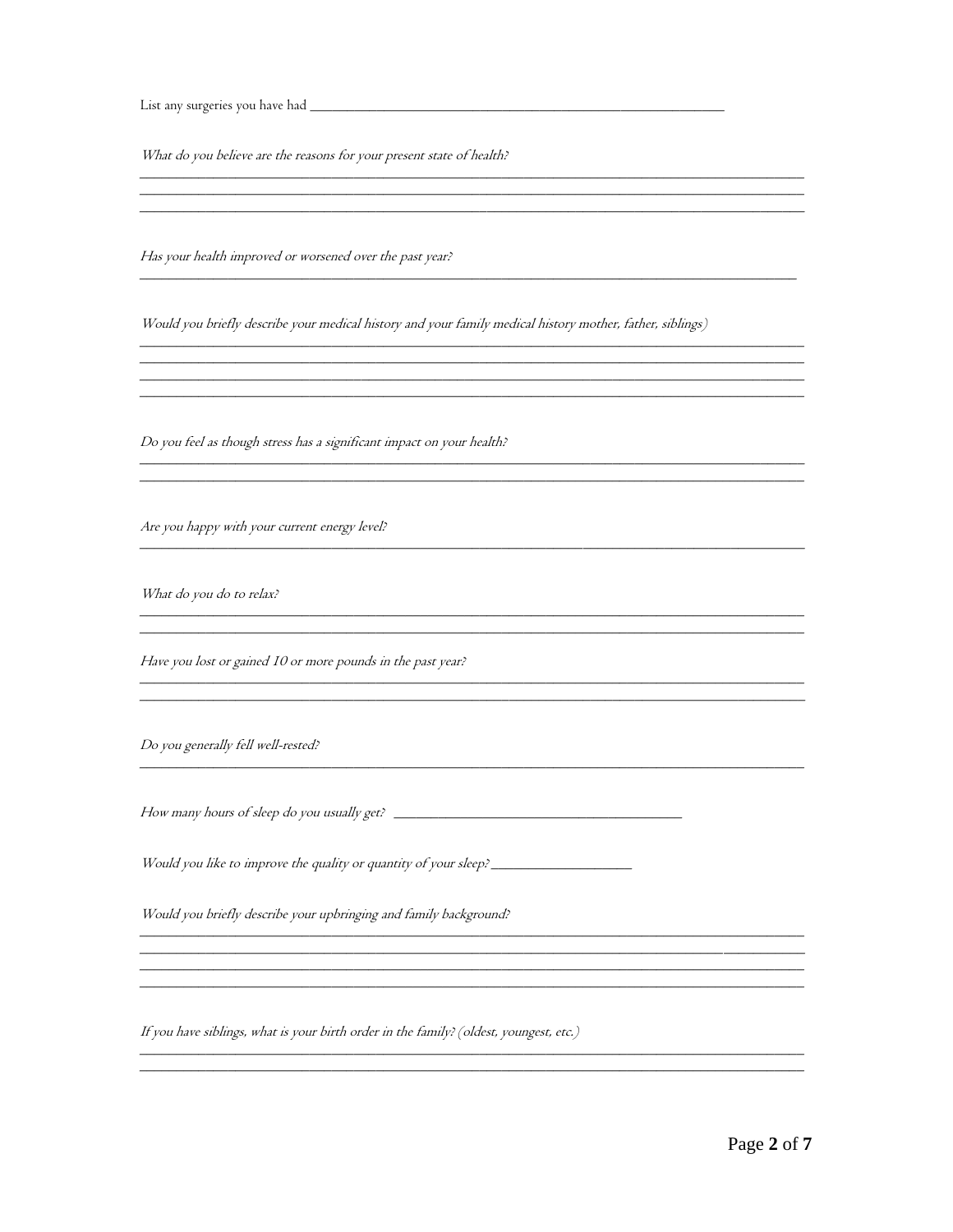Are you aware of any relationship patterns from your upbringing that you carry in your current relationship?

Are you presently involved in a significant relationship?

Are you presently addressing any specific emotional issues either in counseling or on your own?

What are three words that would describe who you are?

Are you comfortable with who you are and where you are in your current lifestyle? What are some discomforts that you have?

<u> 1989 - Johann Stoff, deutscher Stoffen und der Stoffen und der Stoffen und der Stoffen und der Stoffen und der</u>

Is it difficult for you to clear away stress?

Do you have a good appetite?

Do you feel well nourished?

Do you follow a particular diet regimen? If so, please describe?

List all medications & supplements you take regularly (including over the counter and natural herbs, tonics, or a multivitamin):

List all known allergies, including food intolerances:

How many bowel movements (per day) do you usually have?\_\_\_\_\_\_\_\_\_\_\_\_\_\_\_\_\_\_\_\_\_\_\_\_\_\_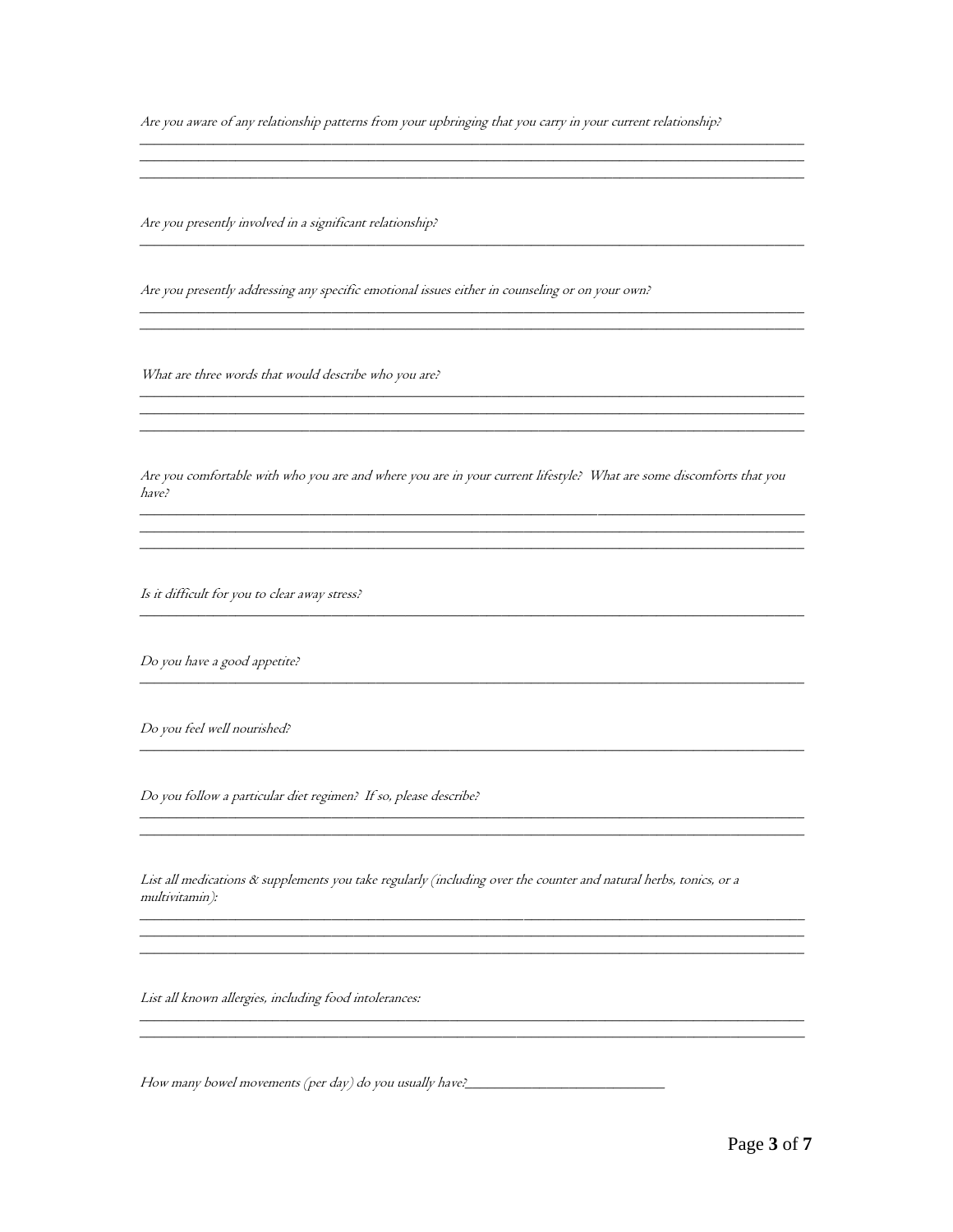Are your Bowel Movements regular?<br>
<u>Are your Bowel Movements regular?</u>

Fluids (per day in oz):

| T T T<br>Amount of<br>Water | $\sim$<br>Soda | $\sim\cdot$<br>-<br>atteine | Alcohol |
|-----------------------------|----------------|-----------------------------|---------|
|                             |                |                             |         |
|                             |                |                             |         |

<u> 1989 - Johann Stoff, deutscher Stoffen und der Stoffen und der Stoffen und der Stoffen und der Stoffen und der</u>

<u> 2002 - Jan Barnett, fransk politik (d. 1888)</u>

<u> 1989 - Johann Stoff, deutscher Stoffen und der Stoffen und der Stoffen und der Stoffen und der Stoffen und de</u>

What are your favorite vegetables to consume?

What are your splurge foods/ or your cravings that you tend towards?

Are there any foods that should be noted that irritate you or you do not digest well, or that you do not like?

Please describe your living environment.

Do you live alone? With a spouse/partner? With children? Roommates? Pet?

Do you think that aspects of your environment have an impact on your health?

<u> 1989 - Johann John Stone, mars et al. 1989 - John Stone, mars et al. 1989 - John Stone, mars et al. 1989 - John Stone</u>

How would you describe your everyday social and emotional environment? Which activities occupy most of your time?

Where do you spend most of your waking hours?

What makes you happy / smile?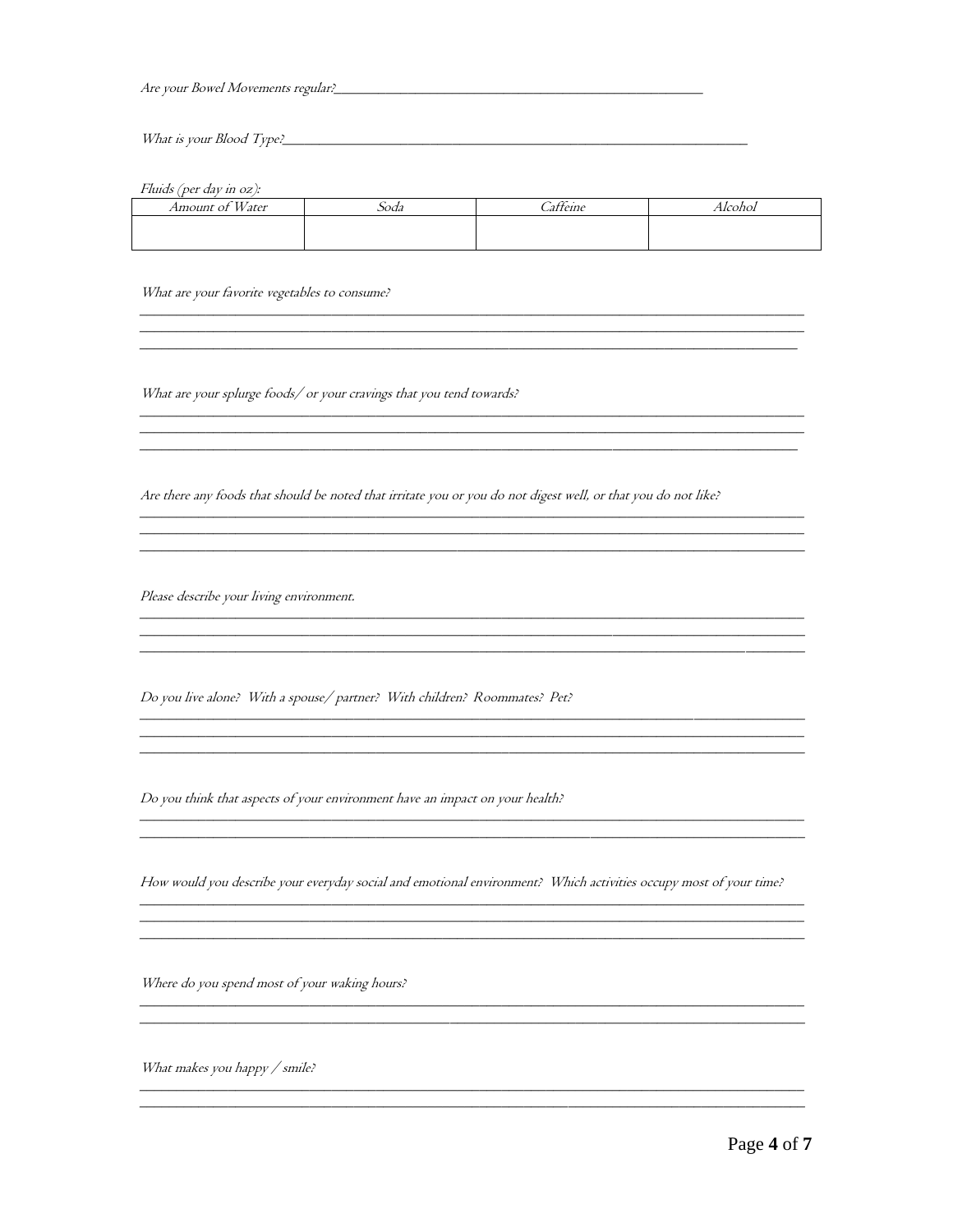Are you presently working? If yes, what is your work environment like? What is your job description?

Do you exercise regularly? If so, what type of exercise and how frequently?

<u> 2000 - Jan James James James James James James James James James James James James James James James James</u>

If you do not exercise regularly, would you like to? What conditions or circumstances do you think prevents you from doing  $so<sup>2</sup>$ 

<u> 1989 - Johann Stoff, amerikansk politiker (d. 1989)</u>

What types of exercise do you enjoy? 

Do you breathe deeply or do you find yourself holding your breath at times?

Do you spend any time in nature?

Do you follow any type of spiritual practice, for example yoga, chanting, prayer, meditation?

Describe any feelings, symptoms, or problems with regard to your health that you feel should be noted:

What would you to receive from this appointment? Is there anything specific you would like to work on during the session? What are your goals for during this process?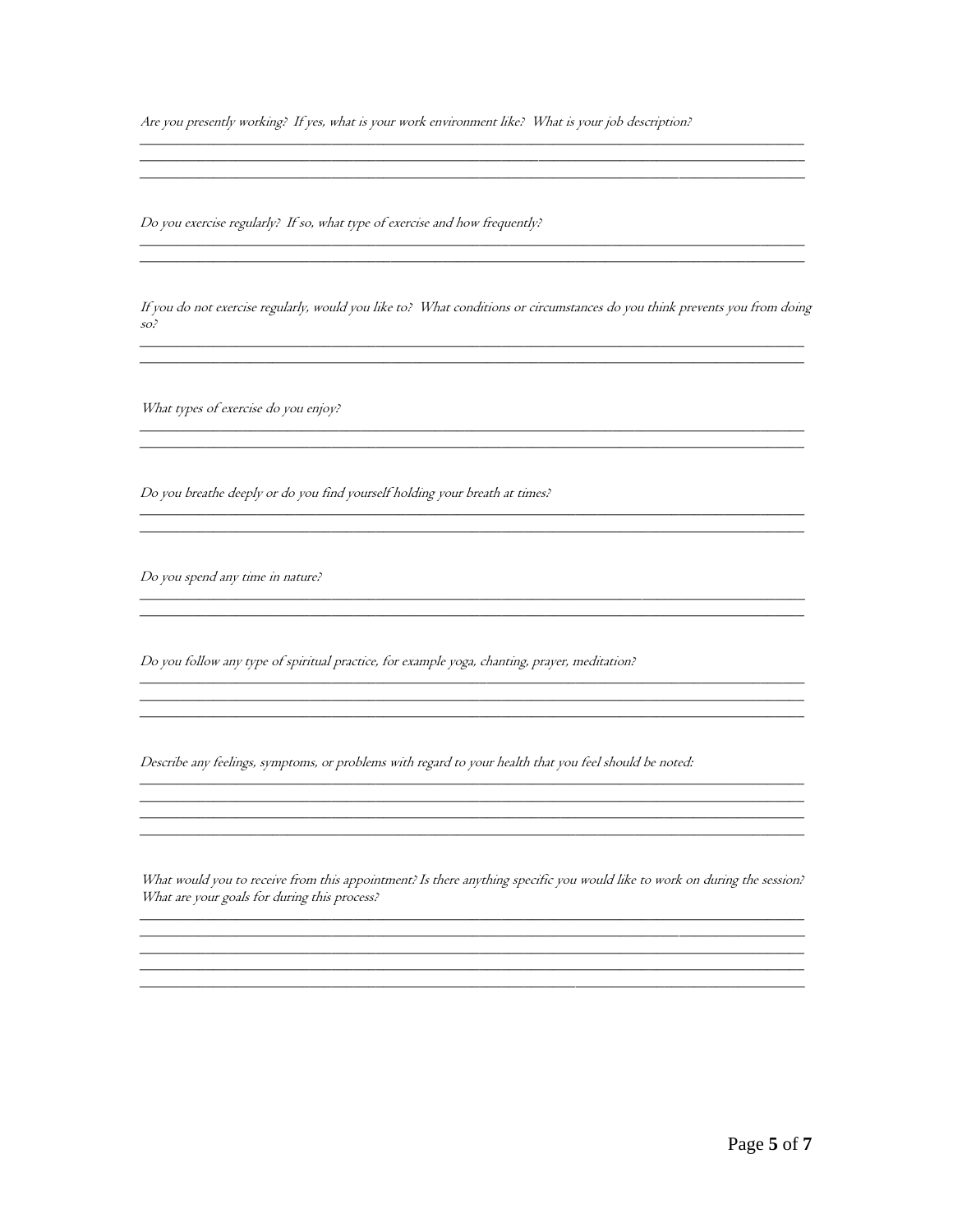## MEDICAL

| Past | Present |                          | Past                         | Present |                                  |
|------|---------|--------------------------|------------------------------|---------|----------------------------------|
|      |         | Heart Failure            |                              |         | Candida/Yeast                    |
|      |         | Heart Disease            |                              |         | Asthma                           |
|      |         | Mitral Valve Prolapse    |                              |         | Diabetes                         |
|      |         | High Blood Pressure      |                              |         | Thyroid Disorder                 |
|      |         | High Cholesterol         |                              |         | Chemotherapy                     |
|      |         | Hemophilia               |                              |         | Arthritis                        |
|      |         | Congenital Heart Lesions |                              |         | Metabolic Syndrome               |
|      |         | Artifical Heart Valve    |                              |         | Multiple Sclerosis               |
|      |         | <b>Blood Transfusion</b> |                              |         | Aids / HIV positive              |
|      |         |                          |                              |         |                                  |
|      |         | Heart surgery            |                              |         | Glaucoma                         |
|      |         | Artifical Joint          |                              |         | Hepatitis A (infectious)         |
|      |         | Lupus                    |                              |         | Hepatitis B                      |
|      |         | Psoriasis                |                              |         | Hepatitis C                      |
|      |         | Skin Tags                |                              |         | Liver Disease (Fatty)            |
|      |         | Gall Stones              |                              |         | Cold Sores                       |
|      |         | Anemia                   |                              |         | Epilepsy/Seizures                |
|      |         | Stroke                   |                              |         | Depression                       |
|      |         | Kidney Stones            |                              |         | Headaches                        |
|      |         | Cancer?- Type?           |                              |         | Nausea                           |
|      |         | Tumors                   |                              |         | Sleep Apnea                      |
|      |         | Drug/ Alcohol Addtiction |                              |         | Hot Flashes                      |
|      |         |                          |                              |         | Joint Pain                       |
|      |         | <b>Genital Herpes</b>    |                              |         |                                  |
|      |         | Vertigo/Dizzy Spells     |                              |         | Sinus Trouble                    |
|      |         | Psychiatric Treatment    |                              |         | Ears Ringing                     |
|      |         | <b>Bruise Easily</b>     |                              |         | Insomnia                         |
|      |         | Mononucleosis            |                              |         | Acne                             |
|      |         | Chronic Fatigue          |                              |         | Irregular Menstrual Cycle        |
|      |         | Fibromylgia              |                              |         | Polycystic Ovaries               |
|      |         | Cold Hands & or Feet     |                              |         | Abnormal Blood Work              |
|      |         |                          | <b>Intestinal Conditions</b> |         |                                  |
| Past | Present |                          | Past                         | Present |                                  |
|      |         | <b>Black Stools</b>      |                              |         | Anal / Rectal Itching or burning |
|      |         |                          |                              |         |                                  |
|      |         | Bloating                 |                              |         | Hungry After Eating              |
|      |         | Celiac Disease           |                              |         | Rectal Bleeding                  |
|      |         | Colon Cancer             |                              |         | Hemorroids                       |
|      |         | Constipation             |                              |         | Mucus in Stool                   |
|      |         | Colonics                 |                              |         | Ulcers                           |
|      |         | Diarrhea                 |                              |         | Chrone's Disease                 |
|      |         | Hard Stools              |                              |         | Irritable Bowel                  |
|      |         | Reflux/Heartburn         |                              |         | Fatigue After Eating             |
|      |         | Fissure                  |                              |         | Lactose Intolerance              |
|      |         | Fistula                  |                              |         | Parasites                        |
|      |         | Diverticulitis/ osis     |                              |         | Gastric Bypass                   |
|      |         |                          | Drugs                        |         |                                  |
| Past | Present |                          | Past                         | Present |                                  |
|      |         | Marijuana                |                              |         | Barbiturates                     |
|      |         | cocaine                  |                              |         | Sedatives                        |
|      |         |                          |                              |         |                                  |
|      |         | heroine                  |                              |         | Hormone Therapy                  |
|      |         | nicotine                 |                              |         | Steroids                         |
|      |         | Methamphetamines         |                              |         | Birth Control Pills              |

\_\_\_\_\_\_\_\_\_\_\_\_\_\_\_\_\_\_\_\_\_\_\_\_\_\_\_\_\_\_\_\_\_\_\_\_\_\_\_\_\_\_\_\_\_\_\_\_\_\_\_\_\_\_\_\_\_\_\_\_\_\_\_\_\_\_\_\_\_\_\_\_\_\_\_\_\_\_\_\_\_\_\_\_\_\_\_\_\_\_\_\_\_\_\_\_\_\_\_\_\_\_\_\_\_\_\_\_\_\_\_\_\_\_\_\_\_\_\_\_\_ \_\_\_\_\_\_\_\_\_\_\_\_\_\_\_\_\_\_\_\_\_\_\_\_\_\_\_\_\_\_\_\_\_\_\_\_\_\_\_\_\_\_\_\_\_\_\_\_\_\_\_\_\_\_\_\_\_\_\_\_\_\_\_\_\_\_\_\_\_\_\_\_\_\_\_\_\_\_\_\_\_\_\_\_\_\_\_\_\_\_\_\_\_\_\_\_\_\_\_\_\_\_\_\_\_\_\_\_\_\_\_\_\_\_\_\_\_\_\_\_\_

Do you have any disease, condition, or problem not listed?